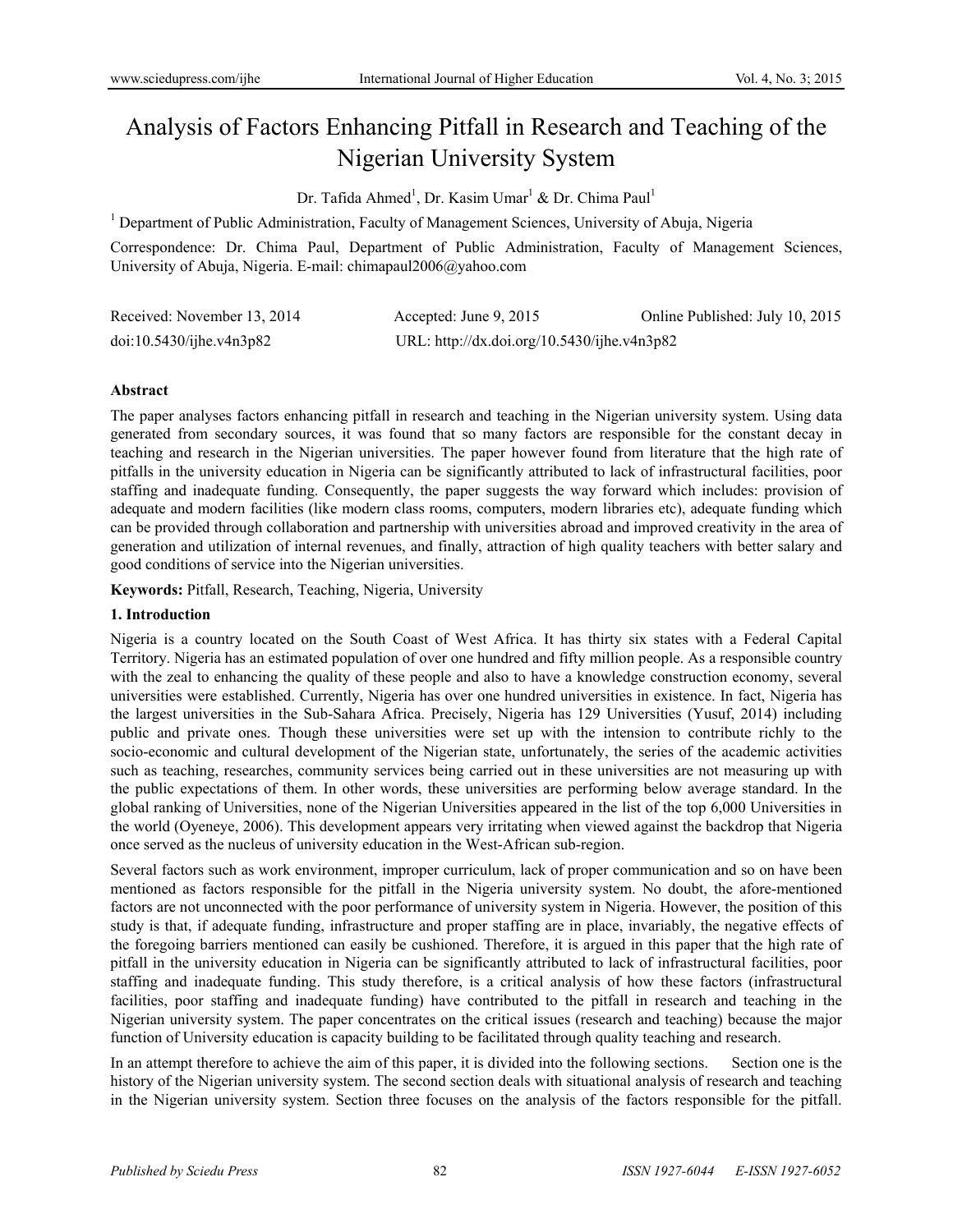The subsequent section is the discussion of results. The final section focused on the conclusion and recommendations.

## **2. Historical Development of the Nigeria University System**

The establishment of the University College Ibadan in 1948 which was an affiliate of University of London marked the beginning of University education in Nigeria. The College became full-fledged University in 1962. The birth of this university led to the creation of the first generation universities, namely, University Of Nigerian Nsukka created in 1960 and University of Ife, Ahmed Bello University, University of Lagos which were created in 1962 except University of Benin that was established in 1970. These universities were created by the various regional governments then. The legal backing for these achievements was derived from the Oliver Littleton constitution of 1954 which eventually made it possible for the regional governments to make their own educational law.

The need to create more universities in Nigeria culminated in the emergence of the second generation universities. List of universities that belong to the second generation of universities in Nigeria are Ado Bayero University Kano, University of Calabar, University of Ilorin, University of Jos, University of Maiduguri, University of Portharcourt and Usmandanfodio University, Sokoto. The major characteristic of this period was that, the creation of universities in Nigeria was the sole responsibility of the Federal Government of Nigeria. In other words, university educational affairs were contained in the exclusive list. What the foregoing means is that all the first and second generation universities were Federal Government owned. However, with the coming to effect of the 1979 Constitution of the Federal Republic of Nigeria, University education was transferred from Exclusive List to Concurrent List. In due course, the states immediately began to utilize this constitutional opportunity to establish their own Universities. The involvement of the State Governments in the establishment of Universities in the country was pioneered by the old Rivers State Government with the establishment of Rivers State University of Science and Technology. Other States of the Federation which do not exclude Bendel State University, Imo State University, Ondo State University, and others in Ogun, Cross River, Anambra, and Lagos States joined in the establishment of university education from 1979 – 1983 (Magida, 2013).

There are other universities created by the Federal Government of Nigeria which were recently established since 2011 till present, to give sense of belonging to a number of States in Nigeria that are yet to have a Federal presence in terms of University education, and also to make university education accessible to all the nooks and cranny of the country. Federal Universities created within these categories were in Lokoja, Kogi State, Lafia, Nasarawa State; Kashere, Gombe State; Wukari, Taraba State; Dutsin-Ma, Katsina State; Dutse, Jigawa State and Ndufu-Alike, Ebonyi State. Other are Federal Universities Birnin-Kebbi, Kebbi State; Gusau, Zamfara; Gashua, Yobe; Oye- Ekiti, Ekiti State; Otuoke, Bayelsa State. Apart from the federal and the state own universities, there are well over 47 private universities in Nigeria. In all, Nigeria has well over a hundred universities. The goals of the Nigerian universities includes among others to:

- i. Contribute to national development through high level relevant manpower training;
- ii. Develop and inculcate proper values for the survival of the individual and society;
- iii. Develop intellectual capability of individuals to understand and appreciate their local and external environments;
- iv. Acquire both physical and intellectual skills which will enable individuals to be self-reliant and useful members of the society;
- v. Promote and encourage scholarship and community service;
- vi. Forge and cement national unity and;
- vii. Promote national and international understanding and interaction (FRN, 2004). Notwithstanding the historical analysis of the proliferation of the university system, the major issue before this paper is that, have these universities been performing up to what is required of them with respect to research and teaching, the primary objectives of every university the world over. This takes us to the situational analysis of the research and teaching in the Nigeria university system.

## **3. Situational Analysis of Research and Teaching in the Nigerian University System**

#### *3.1 Research Output*

Universities in particular among other higher educational institutions are bestowed with the responsibilities to carryout quality research that will have positive impact on the national development. This implies that one of the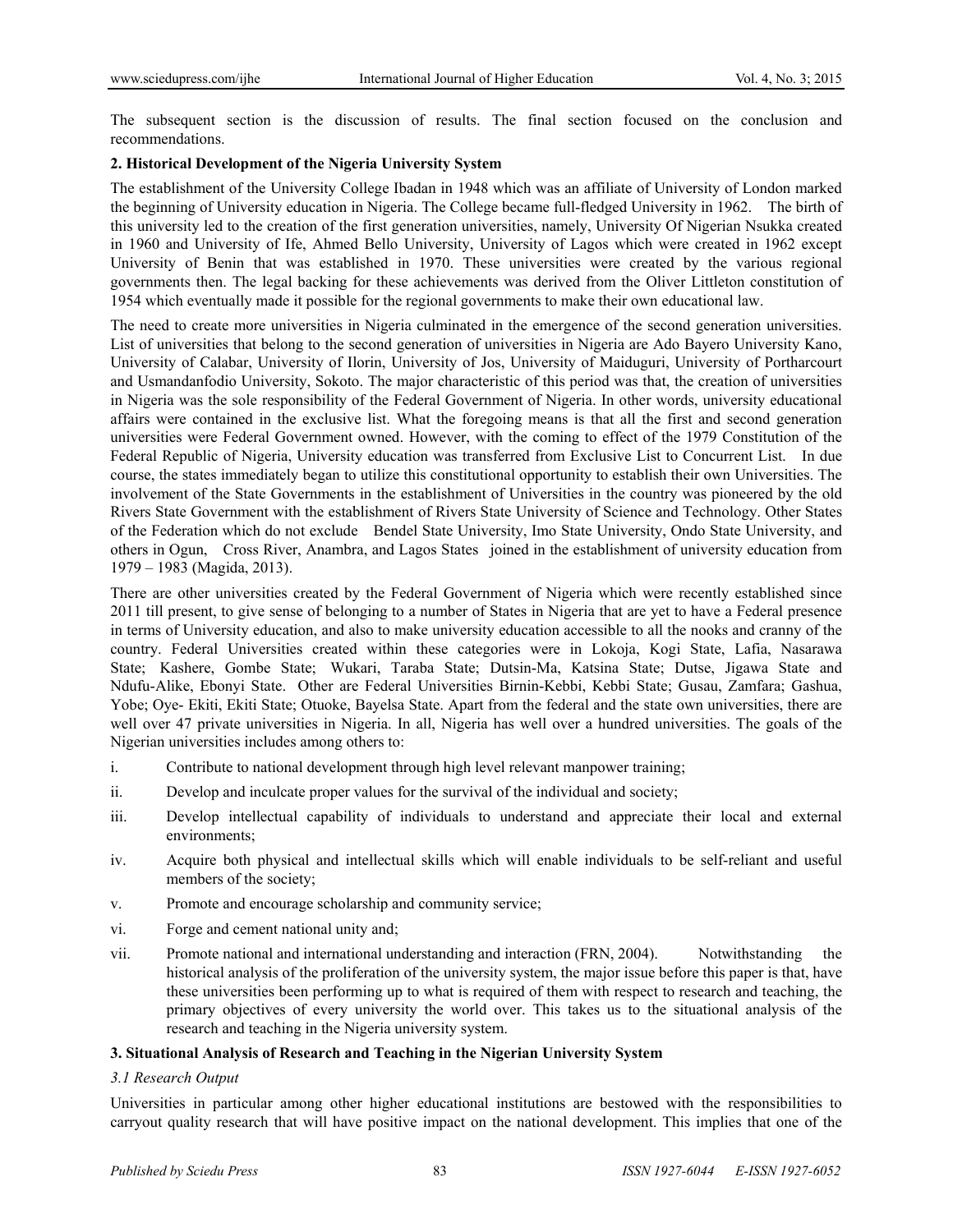fundamental factors for measuring the worth of University education is the quality of research emanating from the system. It is very fundamental because University system can gainfully obtain vital information through research. In the course of research work, universities can provide vital researched information for the labour market and provide skilled workers on the areas of needs in the immediate environment and outside world. But there has been a precipitation fall in the quality and quantity of research outputs of the Nigerian university system. The decline in research productivity in higher education {university system} in Nigeria became noticeable in the late 1980s. The National University Commission (NUC) noted that in terms of quality and quantity, the research output of tertiary institutions in Nigeria was about the best in sub-Saharan Africa up to the early 1980s (Karani, 1997). During this period, Nigerians became more widely known for their research, the products of which they strived to showcase on the international intellectual scene (Nduka and Falayojo, 1985). This research output occurred in all the branches of science and in all fields of human endeavour. But sooner than later, the research outputs declined in the Nigerian universities as can be seen below.

In measuring research output, Cetto (1998) suggested using some parameters. This include the number and quality of published works by Nigerians in international journals, and by the world distribution of active serial titles emanating from the universities, which contribute to the generation, dissemination, and application of scientific knowledge for development in Nigeria and beyond. Applying this index to the situational analysis of the research, Nigeria's number of scientific publications for 1995 was 711 – significantly less than its output of 1,062 scientific publications in 1981 by a comparatively much smaller university system. About this same period, scientific publications for South Africa were 3,413, 14,883 for India, 310 for Indonesia, and 5,440 for Brazil (TASK FORCE, 2000). The country's low research output probably reflects the low priority accorded to research and development by government decision-makers. For example, Nigeria's Federal University system spends only 1.3% of its budget on research (HARTNETT 2000). Further comparison shows that Nigeria has 15 scientists and engineers engaged in research and development (R&D) per million persons; India has 158; Brazil has 168 per million, China has 459, while the United States has 4,103 (Aluko and Aluko, 2012). It is doubtful if Brazil and India graduate as many scientists and engineers annually in proportion to their populations as Nigeria, yet the gap in the number engaged is so wide. Okafor (cited in Yusuf, 2012) recently carried out a comparative analysis of research output of six federal universities in Southern Nigeria (University of Benin, University of Ibadan, University of Agriculture, Abeokuta, Nnamdi Azikwe University, University of Nigeria, Nsukka and University of Uyo) in the period 1997-2006 based on both local and international publications, and found that the highest research output of 12.17 publications per head was recorded at the University of Benin and the lowest of 8.13 at the University of Uyo over the ten-year period. Worthy of note here is that even the best case scenario of a mean of 12.17 translates to only about one publication per academic staff per year. Though researches were in low quantity as at this time, but the qualities were highly commendable. But in recent times, a large number of research output were churned out of the Nigeria university system but the qualities left much to be desired. Commenting on the horrible quality of research in Nigeria, Yusuf (2012) lamented thus:

The "publish or perish" syndrome associated with the higher education system in general and the university system in particular could be said to have plunged academics in these institutions into a career-long survival race for promotions and positions within their institutional hierarchies and perhaps beyond. For an academic to survive in such a race, they must obtain desperately needed publications to their credit through research and/or creative development. This means that the primary motive of competing in this race is no more than that of career prospects and intellectual prestige. The point being made here is that by orientation, content and primary intent, the bulk of research going on in our universities at present is neither related to nor determined by the demand and priorities of the Nigerian economy, society and polity, and therefore cannot be relied upon for achieving Nigeria's overall objectives in Research and Development (R&D).

To recap, the discussion above indicates that the bulk of the research outputs carried out in Nigerian universities have low values and profiles. Though before the late 1980s, the old generation universities were trying in terms of research, but currently, the old and the new universities are living in their past glory especially in the area of research output, and, hence, the need to be revamped.

#### *3.2 The Teaching*

Teaching is responsible for ensuring positive changes in the lives of students in terms of skill acquisition, mental and moral development. In order to guarantee quality assurance in teaching, highly qualified teachers or lecturers are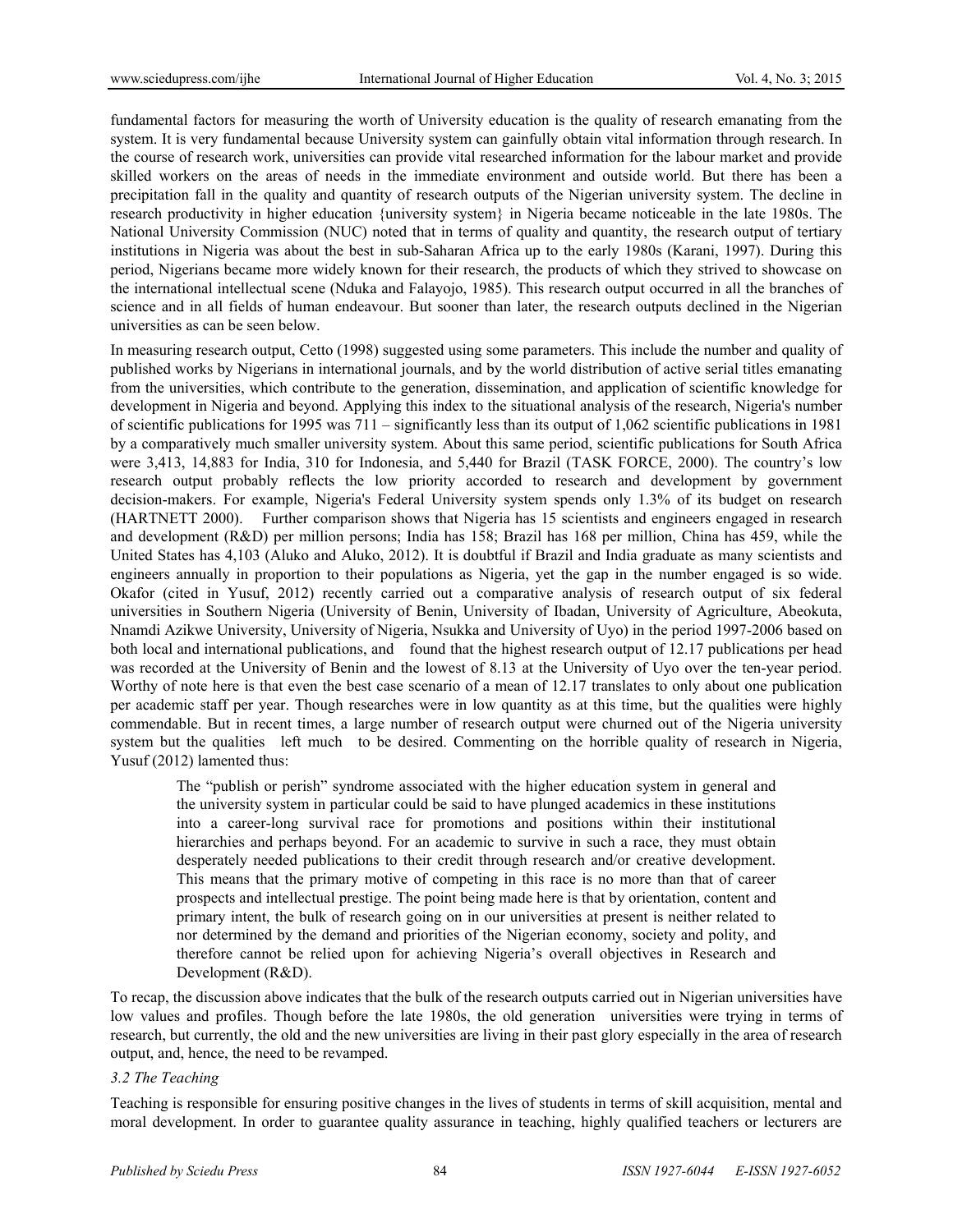expected to be employed. This should be accorded with staff development programmes of various kinds put in place to ensure self-development and self-growth of lecturers. Without quality teaching, students with bright academic performance will fail to actualize their life ambitions. University education in Nigeria today seems to lack, not only quality programmes but also dedicated and high quality teaching. This can be seen by the torrent of criticisms against the procedures and quality of graduates produced in Nigeria. In a key note address delivered at the first education summit of Oyo State held in Ibadan, Okebukola (2006) decried the quality of graduates produced in Nigerian Universities. This is not unconnected with the number of academic staff in the Nigerian universities who carry out teaching, and are below the minimum qualification expected by National Policy on Education standards. These crumbling institutions cannot produce other than poor-quality students and scholarship. The Nigerian University system is performing poorly in the area of teaching and learning, in terms of labour market absorption and employer assessments of graduate (Saint, Hartnett and Swassner, 2003). This manifests in such a way that the unemployed graduates are not creative enough to create job for their survival.

Generally, only about 10% of the 130,000 students that graduate from Nigerian Universities annually are able to secure paid employment (Federal Ministry of Education, 2009). This is partly due to the quality of teaching that they received from the various universities attended. The lost of confidence by both the public and private employers of University graduates due to poor teaching and research from the Nigeria Universities has been pointed out by Dabalen, et al cited in (Olawale 2013). They reported that employers believe that Nigerian University graduates are poorly trained and unproductive on the job. This tends to negate the tenet of University education which is essentially an industry established to produce a quality workforce for national development. The lost of confidence in the Nigeria university teaching prompted the massive exodus of Nigerian to foreign universities outside the country. For instance, Educational Fact Sheet (2012) reported that "Nigeria was the 17th largest source of international undergraduates and the 19th largest source of international graduate students in the U.S. in 2009/2010". In the nutshell, the quality of teaching from the Nigerian university is not encouraging a knowledge construction economy and scholarship and above all confidence in the Nigerian universities.

## **4. Analysis of the Factors Responsible for the Pitfall in Research and Teaching**

## *4.1 Infrastructural Facilities*

The provision of adequate resources and their efficient utilization are factors that determine the quality of education in any country. The quantity and quality of infrastructural facilities available for teaching and research in our Universities go a long way in determining the quality of our university education. Students need to have all the basic infrastructure and conducive environment for active learning to take place. Unfortunately, infrastructures are in poor states in the Nigerian university system.

Salisu in her study on the influence of school physical resources on students' academic performance cited in Udida et al (2009) concludes that, there is significant difference in the academic performance of students in institutions with adequate facilities and those with inadequate facilities. The lack of good buildings or funds to rehabilitate collapsed structures poses threat to the system performance and its sustainability hence education to some extent is falling due to low standard. National University Commission (2006) reported that facilities in the Nigerian universities are in poor shape. The available physical facilities are severely overstretched and ill-maintained. Hence, with this development, quality seems not to be guaranteed in teaching and research of such universities.

The report of presidential visitation panels which looked into the operations of all Federal Universities between 1999 and 2003 also attested that academic and physical facility at all Universities in Nigeria were in deplorable states with insufficient lecture theatre/halls, laboratories among others (NUC, 2005). In the same vein, "over 70 percent of the laboratory equipment and library books in today's Nigerian universities, for example, were bought and placed between 1960s and 1980" (Nigeria university systems Chronicle cited in Ogu, 2008). Federal Ministry of Eduction and Okebukola cited in Oyaziwo etal (2012) reported that about 15-30% of the infrastructure, equipment and books are non-functional, obsolete or dilapidated in the Nigeria universities. Furthermore, the classrooms, laboratories and the general environment of most universities in Nigeria are still far from a state that will promote optimal learning, teaching and research.

Importantly, a good number of Nigerian universities are offering technological education programmes. The question is how many of these universities have the basic infrastructure to run the programmes. For example, in most universities offering computer course, students graduate without touching a computer (Ogu, 2008). Odetunde (2004) did not also mince words when he said that "Unfortunately, today students are learning in dilapidated buildings, environmentally depressing and learning disabling situations. For students, it is simply a means to acquire certificates, and not the development of their cognitive and social powers.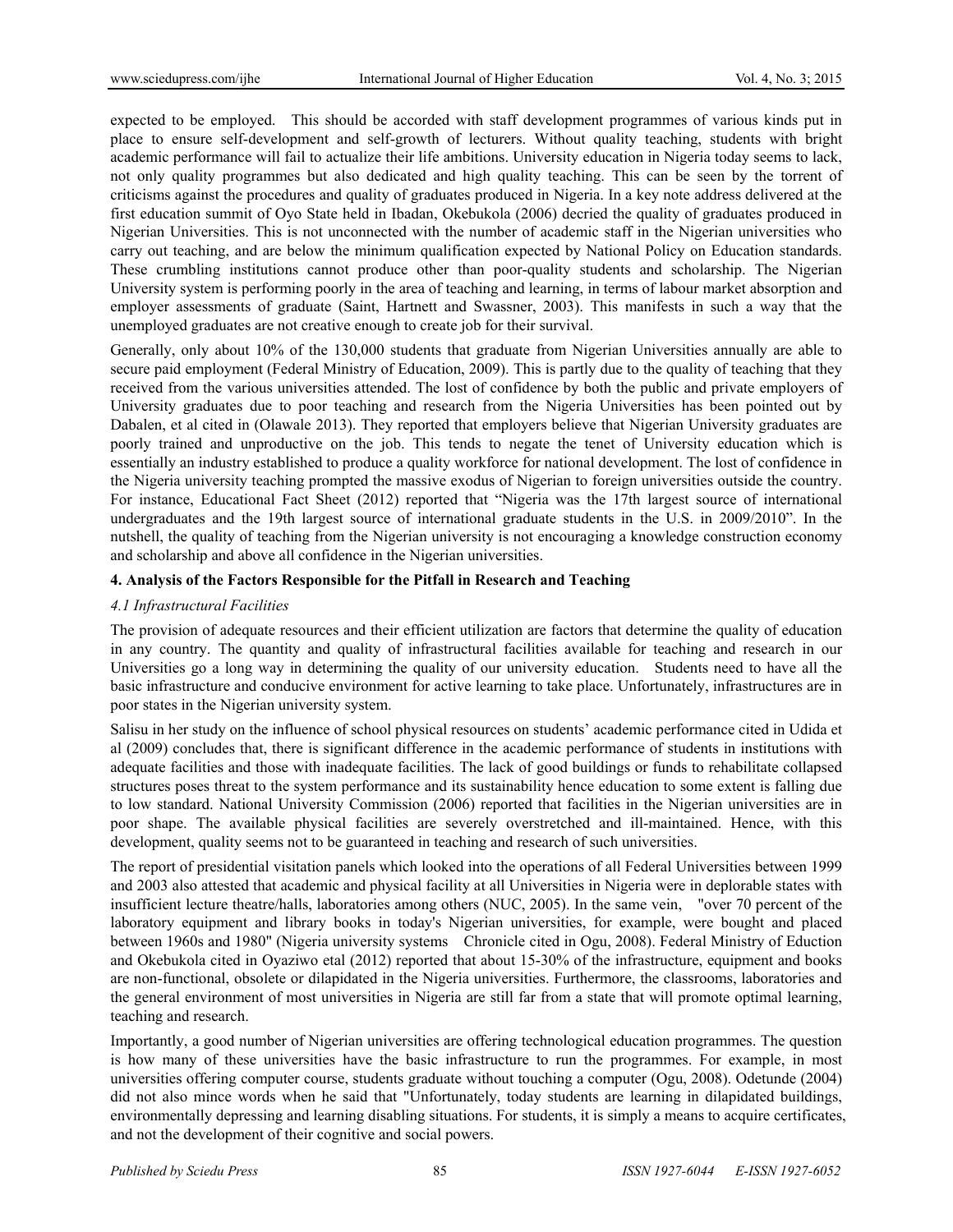# *4.2 Staffing*

The strength of good education in any educational [university] institution depends on the quality of the academic staff. This is because, there is no satisfactory substitute for competent staff that possesses sound educational philosophy and dynamic leadership, (Anderson and Van Dyke in Nakpodia, 2011). There are academic staff shortages in all areas, particularly in the critical areas of science and technology. Apart from the above, over 60% of academic staff in the Nigerian university system is in the category of lecturer one and below due to inter and intra-sector brain drain (Nigeria Education Fact Sheet, 2012). In a more explanatory statistics, a Director, Tertiary Education, Federal Ministry of Education, Shu'ara (2010) corroborated the foregoing that among the academics staff of the Nigerian universities in 2007 System Wide Audit, Professors/Readers were 5483(20%), Senior Lecturers were 6475(23.6%) and lecturer one and below were 15,436 (56.4%). The total staff strength of the universities in Nigeria within this period according to Shu'ara was 99,464. Out of these figure, 72,070 were non-academics, whereas, 27,394 were academics staff. The ratio of the academics to the non-academic staff in the university Wide Audit within this period was 1:2.6. Shu'ara regretted that academic staff was not only bottom heavy, but in a drastic shortfall. He explained that according to the 2007 System Wide Audit, the required number of academic staff was 50,000. But only 30,457 were available. This represents a shortfall of 19,548(39.1%). In another scenario, NUC maintains that between 1987/1988 and 1997/98 academic years, students enrolment increased by 12% annually, while staffing growth was just 3% a year (NUC, 2002). During this period, academic staff increased from 9,612 to 13,315 with the total student enrolment doubled from 130, 731 to 267,700. By the year 2000, student enrolment had reached 323,299, while academic staff numbers totaled 13,760, with overall staff student ratio fallen to 1:24, National University Commission cited in (Abdulkareem and Oyeniran 2011). This has negative implications on the quality of teaching and learning as well as research.

# *4.3 Funding*

When education is not sufficiently funded, the nitty-gritty of such education will be weak; accordingly the products of such educational system will be generally weak academically. Reiterating the importance of funding to the educational system, Ajayi and Ekundayo (2007) opined that funds allocated to higher education should not be considered as mere expense, but as a long-term investment of immense benefit to the society as a whole. Apart from the poor quality of research and teaching as a result of poor physical facilities and staffing, another critical factor that accounts for the decline in the quality and quantity of university research and teaching output is the under-funding of the university educational institutions in Nigeria. Over the years, this problem has been generating a lot of strife between the Academic Staff Union of the Universities (ASUU) and the government. Tracing the history in the under-funding of the Nigerian university education between 1986 to year 2000, Idumange and Nanighe (2006) asserted that funding has been below the required UNESCO benchmark for African universities. The figures presented randomly between the periods were: 1986 was  $\frac{1999.0 \text{m}}{7.9\%}$ ,  $\frac{133,3999.0 \text{m}}{8.3\%}$  in 1989,  $\frac{11,166.0 \text{m}}{2.5\%}$  $(1.8\%)$  in 1991 and  $\frac{1160}{1000}$  (7.0%) in year 2000. These were the percentage of the budgetary allocation to the university education in Nigeria within the period. These percentages were not even up to half of the UNESCO standard for university in the African continent. Despite the shortfall in budgetary allocation to the university system, substantial amount of the funds that are allocated to university is gulped by recurrent expenditure. For instance, between 1999-2009, a total of  $\frac{1}{2}$  651,777,180,333.33 was allocated to federal universities. Out of this amount, only a paltry of  $\cancel{\text{N}}$  74,054,074,425.10 was earmarked for capital project. A large sum of  $\cancel{\text{N}}$  577,723,105,913.23 was spent on recurrent expenditure (Shu'ara, 2010). This statistics shows that bulk of the budgetary allocation to the university system in Nigeria are utilized for recurrent expenditure at the expense of capital projects. This also has negative implications on research and teaching within the university system. Again in Nigeria, the National Policy on Science and Technology (NPST) recommended 5% of GNP to be set aside for research, but Nigeria's federal university system is said to spend only 1.3% of its budget on research (Harnett, cited in Yusuf, 2012). This also spells doom for research and teaching in the Nigerian university system.

# **5. Discussion**

The findings from documentary evidence showed that the quality and quantity of research and teaching in the Nigerian universities are negatively affected by barriers emanating from lack of infrastructural facilities, poor staffing and funding. These factors interact to produce ill-fated research and teaching in the Nigerian university system.

In the first instance, the inability of the Nigerian government to objectively accept and implement the 26% funding formula for education recommended by the UNESCO impact negatively on the performance and sustainability of university education in Nigeria. Thus, it has become apparent that Nigerian government's disregard of the funding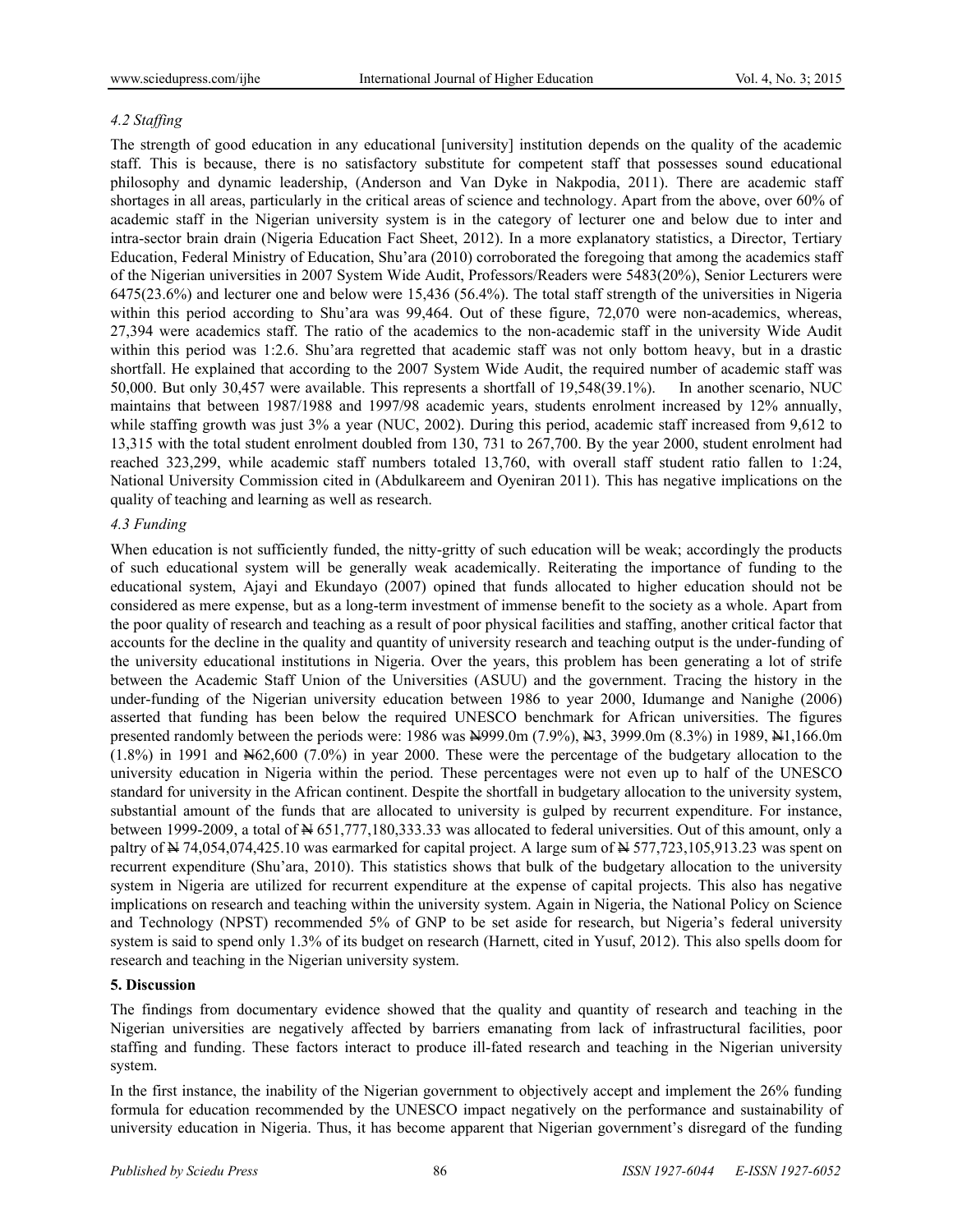formula is highly damaging to higher educational institution performance and development aspiration as quality performance is the veritable instrument for the sustenance of education system. This neglect has further precipitated crises in the entire university educational system as effective teaching, research and service are no longer taking seriously. Motivation to do research and publication is very low. Research grants, though available, are not sought, since nothing new is found in most of our academic system. The research funding is also not only inadequate, but the disbursement left much to be desired. Yusuf (2012) agreed with this view when he posited that:

> in the Federal Universities, routine funding from budgetary allocations is channeled through the National University Commission (NUC), which then disburses the funds to the University Boards of Research at the institutional level. However, research votes from the NUC were not disbursed regularly, and when disbursed, were often grossly inadequate to cater for the research needs of the large number of public universities in the country.

Also quality of teaching, learning and adequate supervision has equally fallen due to inadequate staff. The deteriorating quality of teaching is inevitable because over 60% of academic staff in the Nigerian university system is in the category of lecturer one and below. This is largely due to inter and intra-sector brain drain. The senior academics with wealth of experience to give academic leadership are not available. The short fall has equally shoot up the teaching load of departments taking into account the number of hours taught by a lecturer on graduate and undergraduate programmes plus hours for supervising students' projects. This has always been on the high side due to the low ratio of lecturers to the students. The consequence of this ugly scenario is mass exodus of Nigeria citizens to foreign countries where they will receive better education. For instance, Nigeria is the largest source of students from sub Saharan Africa to the U.S. There are 6,568 Nigerian students studying in over 733 regionally accredited U.S. colleges and universities in all 50 states, plus the District of Columbia. Texas is the most popular state for Nigerian students, followed by New York (Nigeria Education Fact Sheet, 2012).

Despite the mass exodus, there has been steady increase in student enrollment on yearly basis without corresponding boost in the number of lecturers and infrastructural facilities. It has reached the extent that students hang around the windows to receive lectures in some Nigerian universities due to inadequate physical facility like classroom. The lack of infrastructural facilities has also negative consequences on teaching and research activities of the universities. Supporting this assertion, Omoifo, Badmus, and Awanbor in their study cited in Chiemeke et al (2008) found that graduates of Nigerian universities rated supervised practical work and quality of academic advice received as very poor. Among graduates of medicine and sciences, only 29 percent rated equipment, laboratories, and workshops as very good. On the whole, graduates felt that teaching facilities and infrastructure were the worst aspects of the university environment, followed by staff qualifications and living conditions. The decline of staff quality is a consequence of obsolete research facilities. Laboratories that would have enhance the qualities of lecturer and students are not well-equipped or are practically non-existent. It is unfortunate that universities in Nigerian offer computer science courses without computer laboratories, let alone internet connectivity for training lecturers and students.

# **6. Conclusion**

It cannot be disputed that several factors such as poor curriculum, negative attitude to work, lack of conducive environments, poor communication system are some of the factors inhibiting progress of research and teaching in the Nigerian university system. However, this paper concludes that in as much as these factors constitute as barriers to research and teaching in the Nigerian university system, the most pronounced are poor infrastructural facilities, inadequate staffing and poor funding. The argument is that, the above mentioned factors and the extent to which the affect the growth and development of the university system can easily be moderated on the proviso that infrastructural facilities, funding and staffing are adequate. The issue of poor curriculum, negative attitude to work, lack of conducive environments, poor communication and so forth may not arise provided infrastructural facilities, proper staffing and funding are in the right mix. Building on the foregoing argument, the following recommendations are made.

## **7. Recommendations**

## *7.1 Infrastructural facilities*

Adequate and modern facilities are urgently needed in the Nigerian university system. These facilities will certainly provide conducive environment for research and teaching in the Ivory Towers. Modern class rooms, computers, modern teaching materials, libraries, etc are some of these modern facilities that are needed. The role of library in particular cannot be overemphasized in quality teaching and research. Most university libraries in Nigeria have to be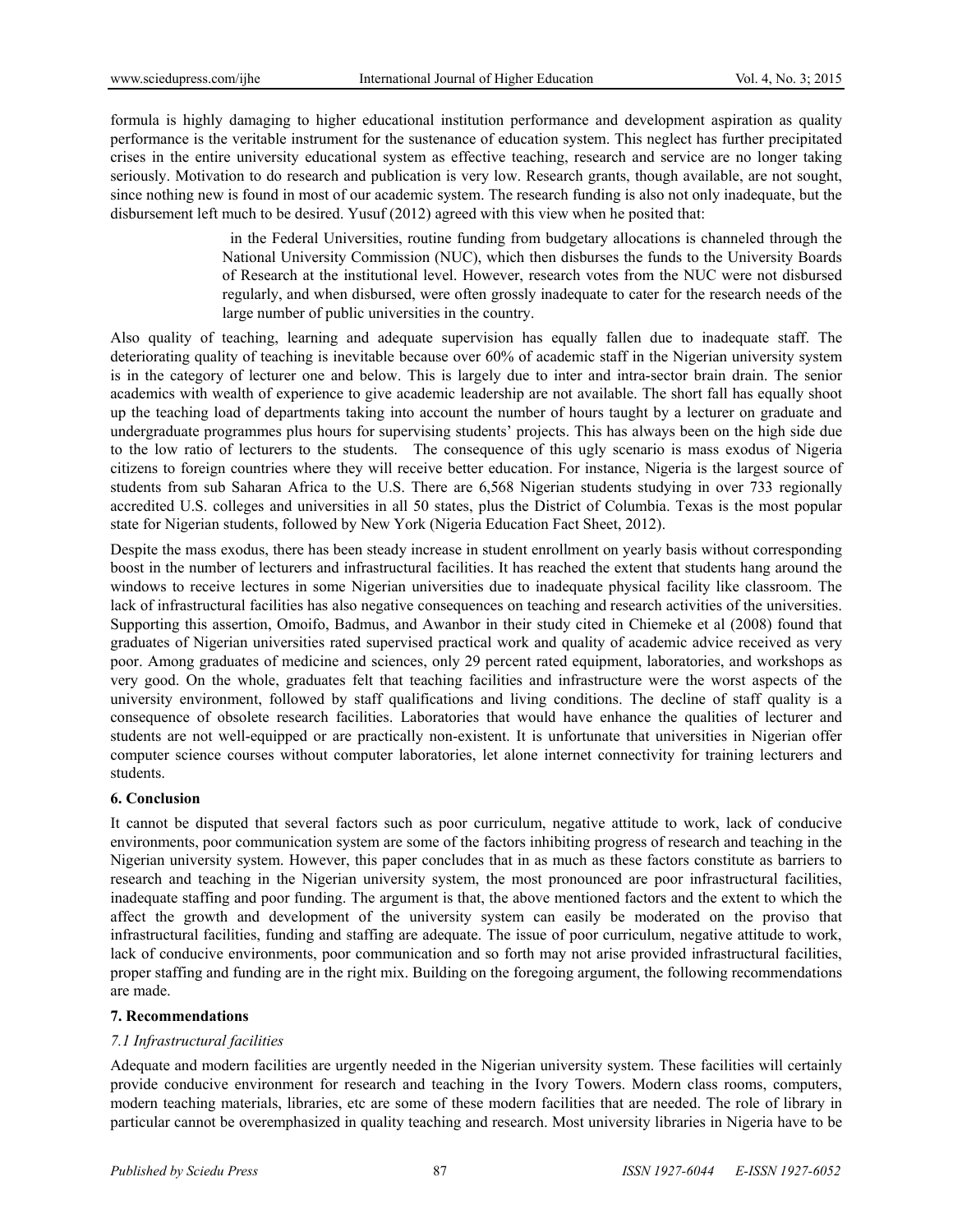rehabilitated. There is urgent need to replace obsolete materials in the libraries. Working tools like laptops connected to internets are needed in the libraries to enable access of students and lecturers to the global world in the course of research and teaching. Again, effective and functional ICT should be developed for all Universities to facilitate research and teaching. With the ICT, teachers will be able to teach, communicate, maintain good records and evaluate students. As it is a well known fact that ICT is stemmed by electricity, alternative means of generating stable power (electricity) should be considered in the face of erratic power supply in Nigeria. Stand-by generator/plant should be purchased. Moreover, workshops for practical-oriented disciplines needed to be constructed.

#### *7.2 Funding*

Products of every university in Nigeria will be weak intellectually if adequate funds are not made available. Just as it is important for government to allocate more funds to university education in Nigeria, individual universities must collaborate and partner with Universities abroad under the partnership for Higher Education in Africa. Such partnership will open windows of co-funding certain programmes, support capacity building efforts and promote quality research. Again, creativity in the area of generation and utilization of Internally Generated Revenue (IGR) should be taken cognizance of by the management of the respective universities. Funds generated from the IGR should not be used for only recurrent expenditures, but a large chunk of it should go into capital projects that will enhance quality teaching and research.

#### *7.3 Staffing*

Positive changes in the quality of research and teaching in every educational institution is dependent on the quality of teaching staff. Best and quality lecturers should be recruited irrespective of their religious or tribal affiliation. A great deal of efforts to get the staffing structures right is recruiting the right people and ensuring that they are continually supported through structured training and development programme. Attracting high caliber of staff with good salary and better conditions of service is essential. High quality teaching staff and students in the universities will attract grants, endowments and fellowships needed to promote scholarship and sustain excellence. Better conditions of service will also stem the brain drains and revert to a much needed process of brain gain.

#### **References**

- Abdulkareem A.Y & Oyeniran S. (2011). Managing the Performance of Nigerian Universities for Sustainable Using Data Envelopment Analysis (DEA). *Ilorin Journal of Sociology,* 3(1), 37-50.
- Ajayi, Isaac. A & Ekundayo Haastrup T. (2008). The Deregulation of University Education in Nigeria: *Implications for Quality Assurance.* Nebula 5.4.
- Aluko A.Y & Aluko O. (2012). Human Capital Development: Nigeria's Greatest Challenge, *Journal of Management Policy and Practice* vol. 13(1).
- Cetto, A. (1998). *Scientific Journal Publishing in the Developing World,* India:Lesotho Coasted, Chennas
- Chiemeke S; Longe O.B; Longe F.A; & Shaib I.O. (2008). Research Outputs from Nigerian Tertiary Institutions: An Empirical Appraisal. Library Philosophy and Practice Available from: http://libr.edu/LPP/chiemeke-longe-longeshaib.htm
- Educational Fact Sheet. (2012). *Economic Section,* United States Embassy in Nigeria, Abuja: Plot 1075, Diplomatic Drive Central Area FCT.
- Federal Ministry of Education. (2009), *Roadmap for the Nigeria Education Sector.* Abuja: FME.
- Federal Republic of Nigeria. (2004). *National Policy on Education.* Lagos: NERDC
- Hartnett .T. (2000). Financing Trends and Expenditure Patterns in Nigerian Federal Universities: An Update. Unpublished report. Washington, D.C.: The World Bank.
- Idumange J. & Nanighe M.B. (2006). Private Universities in Nigeria: Implications for Quality Control, Being a Paper Presented at the 30th Annual Conference of the Nigeria Association for Education Administration and Planning (NEAP)at the Faculty of Education Hall, Enugu State University of Science and Technology, Enugu.
- Karani, F. (1997). Higher Education in Africa in the 21st Century. Paper presented at the Africa Regional Consultation Preparatory to the World Conference on Higher Education, Dakar, Senegal.
- Magida A.Y. (2013). Historical Development of Universities In Nigeria: Chronology and the Journey So Far, available from: http://yusufmaigida.com.ng/category/scholastic/